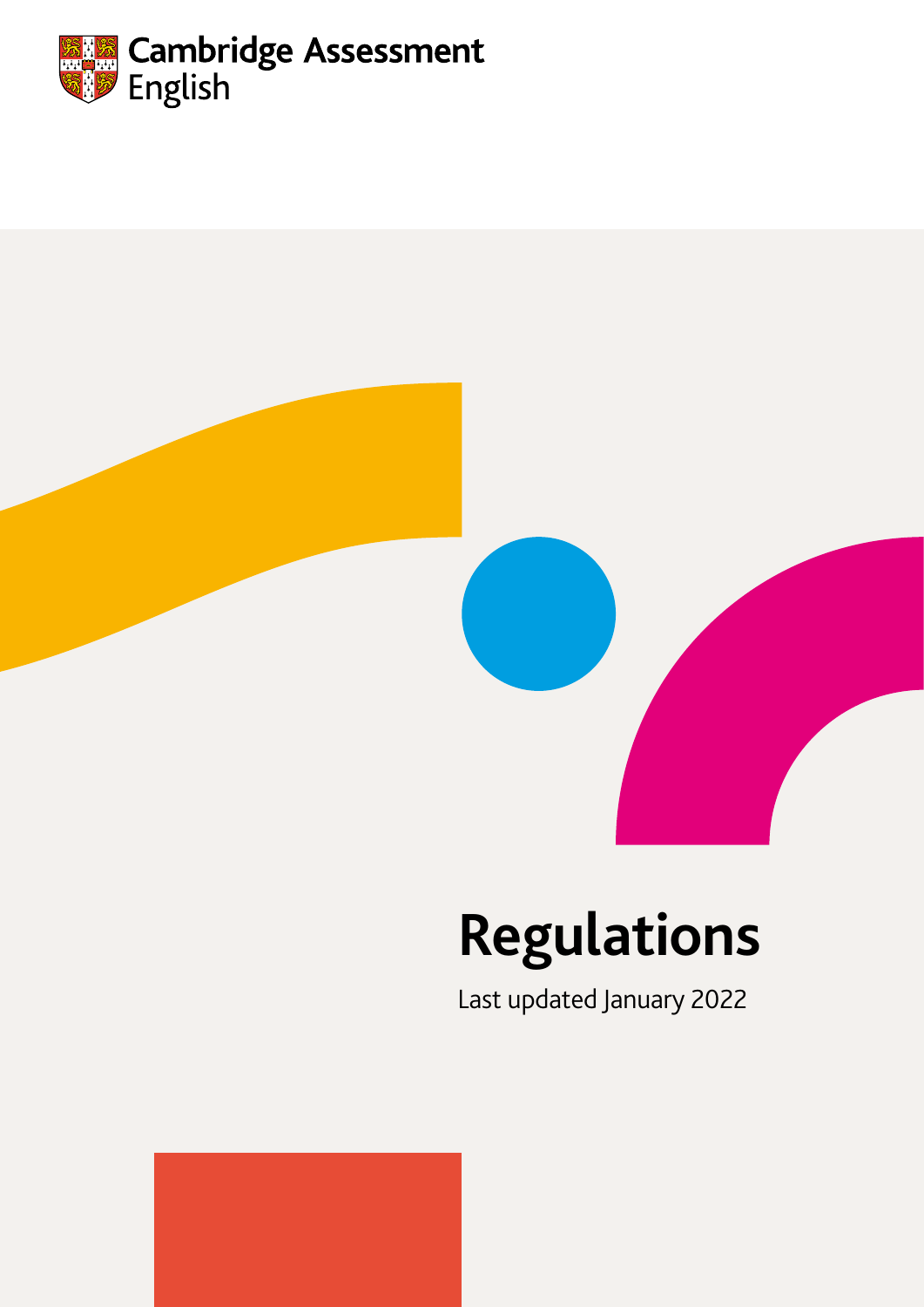# *Cambridge Assessment English Regulations (last updated January 2022)*

These are the Regulations under which Cambridge English exams are provided.

Further information about Cambridge English exams and a list of Centres can be found on [cambridgeenglish.org](http://www.cambridgeenglish.org). Anyone who requires additional information should contact their nearest Centre.

#### **Definitions**

Cambridge Assessment English: an exam board and part of Cambridge University Press and Assessment. Experts in English language assessment, responsible for creating, distributing and marking Cambridge English exams.

Centre: a Cambridge Assessment English Authorised Exam Centre. Centres are independent institutions; they are not directly controlled by Cambridge Assessment English and Cambridge Assessment English is not liable for actions or omissions by Centres. In entering for a Cambridge Assessment English exam, schools' and candidates' contractual relationship is with the Centre.

Centre Exams Manager: the main point of contact at a Centre.

Candidate: someone who has registered with a Centre to take an exam.

#### Important note

Cambridge Assessment English accepts exam entries on the basis that schools and candidates fully understand the Regulations. Centre Exams Managers may ask candidates (or their school representatives) to confirm that this is the case.

It is the Centre's responsibility to ensure that all candidates are made aware of the information contained in the relevant *Notice to Candidates* and the current *Summary Regulations for Candidates* at the time of registration.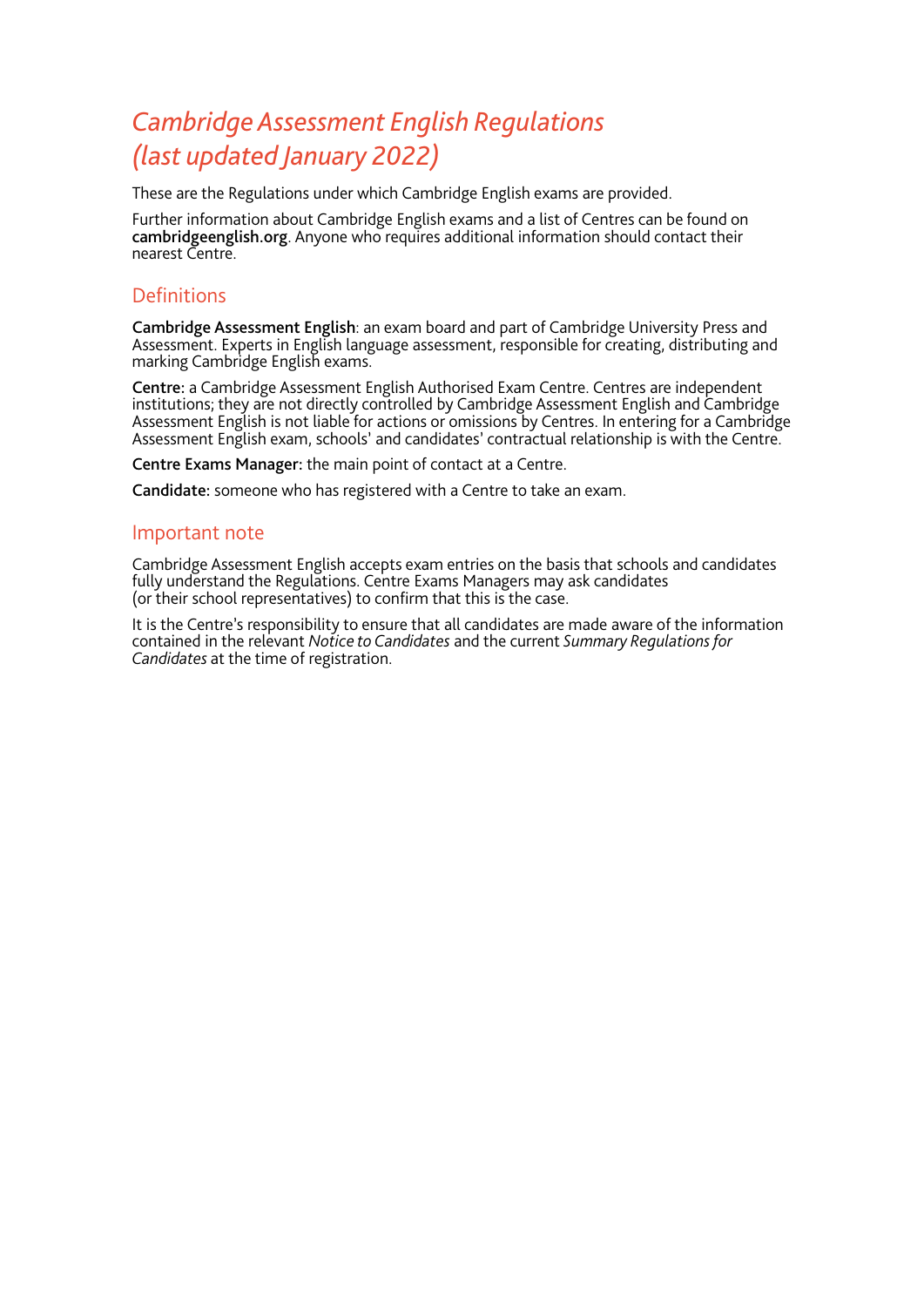# *General regulations and conditions*

## 1 Entry regulations

- 1.1 Cambridge English exams may be taken by people of any age, gender, race, nationality or religion. Although they are designed for native speakers of languages other than English, no language-related restrictions apply. However, the following restrictions do apply:
	- For some exams, there may be more than one exam session in the same month. There is no restriction on how many times a month a candidate can take an exam, subject to the exam dates set by Cambridge Assessment English (the dates are visible to Centres on [support.](http://support.cambridgeenglish.org) [cambridgeenglish.org](http://support.cambridgeenglish.org)) and the dates a Centre chooses to hold the exam.
	- All components of an exam must be taken on the dates specified and it is not possible to take some components in one session and the remainder at another time. Any exceptions to this regulation are detailed on [cambridgeenglish.org](http://www.cambridgeenglish.org).
	- Although there are no age restrictions for Cambridge English exams, the following exams are designed for a specific age range:
		- o Pre A1 Starters
		- o A1 Movers
		- o A2 Flyers
		- o A2 Key for Schools
		- o B1 Preliminary for Schools
		- o B2 First for Schools

See [cambridgeenglish.org](http://www.cambridgeenglish.org) under the relevant exams for details.

- 1.2 Candidates can enter for different exams in the same month, for example, B2 First and C1 Advanced or B1 Business Preliminary and B2 Business Vantage, as long as satisfactory arrangements can be made at the Centre.
- 1.3 TKT (Teaching Knowledge Test) is a modular exam. Candidates can take any combination of the modules on a test date subject to those being run by the Centre on that date.
- 1.4 Attempts to breach the entry regulations may result in the entry being cancelled without any refund of fees and/or a candidate result being withheld temporarily during investigation, and permanently if entry regulations have been breached.

#### 2 Entering for an exam

- 2.1 Entries for the exams are made through a Centre. A list of Centres is available on [cambridgeenglish.org](http://www.cambridgeenglish.org). The Centre will advise the school or candidate on matters such as the exam dates, Entry Closing Dates and exam fees.
- 2.2 Fees for Cambridge English exams are charged by Centres for each candidate entered. Fees may vary from region to region, depending on variations in local costs.
- 2.3 Where a school is permitted to use Cambridge Assessment English branding, this is not authorisation to act on behalf of Cambridge Assessment English but only in connection with the licensing of Cambridge English exams and subject to specific approval and regulations regarding such licensing and branding.
- 2.4 Centres decide which exams and which sessions to offer. Sometimes, they may not be able to accept an entry because, for example, they are not running the exam in that session, or they already have as many candidates as they can accommodate for the exam, or they do not have enough candidates to meet the minimum entry requirements of Cambridge Assessment English.
- 2.5 Wherever possible, Cambridge Assessment English makes arrangements for candidates with special requirements (e.g. extra time or adapted papers). Enquiries about this service must be made through Centres as soon as possible, as special arrangements requests generally need to be received by Cambridge Assessment English about 8-12 weeks before the exam (depending on what is required and for which exam). Up to three months' notice may be required for some exams.
- 2.6 Late entries (those made after the Entry Closing Date) will incur an additional fee. However, acceptance of late entries will depend on factors such as the number of days left before the exam, and the facilities and exam material being available at the Centre in question.
- 2.7 Entries can be transferred to another session if the Entry Closing Date has not passed and if the Centre is offering the alternative session.
- 2.8 If a candidate entry is withdrawn for medical reasons, or if the candidate misses the exam because of illness, the Centre may make a full or partial refund of the fee, as long as the Centre has checked a doctor's certificate or statement and is satisfied by it. This statement should confirm that the candidate had to withdraw from the exam and must confirm that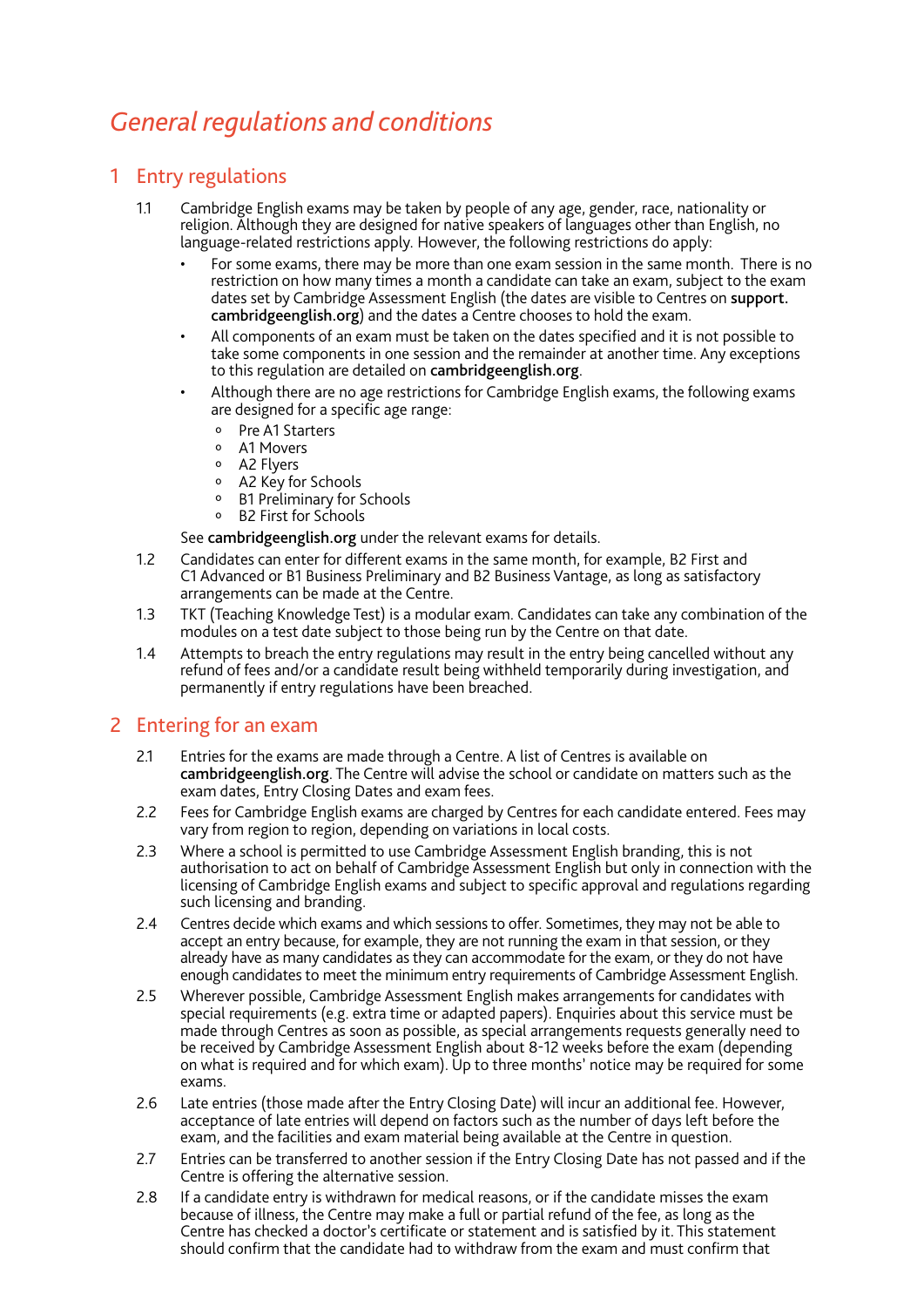the candidate was unable to sit the exam for medical reasons. The centre should collect the requisite evidence in order to form the above view. This will most likely be in the respective form of national/regionally compliant letter from an approved medical professional. Requests for refunds for other reasons will only be considered in exceptional cases. If the request is approved, the entry will be removed and no Statement of Results will be issued.

2.9 Some exams can be used for immigration purposes. Sometimes the candidate's passport number is required, for example when taking C1 Advanced for Australian immigration. The candidate must provide their passport number to the Centre, ideally at the time of registration.

## 3 Taking the exam

- 3.1 Centres will tell candidates where and when the exam will take place; this may be via a Confirmation of Entry. For the exams where this confirmation is issued, it should be checked very carefully, particularly for any incorrect name spelling, and any corrections should be drawn to the attention of the Centre Exams Manager immediately.
- 3.2 For security reasons, requests to deviate from the published timetable are not normally approved. However, if it is impossible for a candidate to sit an exam at the scheduled time, the Centre may ask Cambridge Assessment English if it is possible to vary the time of the paper(s) affected. Centres must contact the Helpdesk with such requests as soon as possible and ideally no later than four weeks before the published date or window of the paper(s). Any decision of Cambridge Assessment English in this respect must be in writing and is final and binding.
- 3.3 Candidates for all exams except Pre A1 Starters, A1 Movers and A2 Flyers, must bring a photo ID on the day of the test. The ID must be valid, original and unexpired. If the candidate is taking C1 Advanced outside of their home country, they must use their passport or national identity card. In all other cases, their ID must be government issued (e.g. passport) or a college/university photo ID can be used if the candidate is from a country where there are no compulsory government-issued IDs and provided the college/university carried out appropriate checks before issuing the ID. If the candidate does not have a suitable ID, they must notify their Centre of this before they register for an exam. If the candidate is aged 17 or under and does not have suitable ID, the Centre will provide them with a Candidate Identification form that must be filled in before the exam day and brought to the exam. If a candidate does not bring their ID to the exam, they may not be allowed to take the exam or they may not receive a result. In addition to visual checks of ID, verification of identity may include biometric checks such as finger/thumb printing, reading of biometric data stored on identity documents, and voice identification. Other verification measures may include signature/handwriting comparison, photographing/video surveillance, and other forms of electronic confirmation. Verification of identity will be carried out by centre staff and sometimes by authorised Cambridge Assessment English representatives.

Only the person registered for the exam can take the exam. If Centre staff doubt the identity of the candidate (based on the guidance given in the relevant sections of the *Exam Day Booklet*), they must not allow them to sit the exam.

- 3.4 The rules and regulations on how candidates must behave during the exam are given in the relevant *Notice to Candidates*. Centres will make a copy available to each candidate. Anyone not following the instructions contained in this Notice may be stopped from taking the exam or may be subject to Cambridge English Malpractice procedures, full details of which are available on [cambridgeenglish.org/help/malpractice](http://www.cambridgeenglish.org/help/malpractice).
- 3.5 Candidates are not permitted to keep watches (except candidates for Pre A1 Starters, A1 Movers and A2 Flyers who can wear a non-smart watch during the exam) or any electronic items, such as mobile phones, recording devices, audio/video players, smart watches, etc. in the exam room during the exam. Keeping unauthorised items in the exam room may be considered to be malpractice. Centres or Cambridge Assessment English representatives may employ electronic detection scanning devices such as hand held metal detectors/wands. Centres must advise candidates before the test day about the arrangements for electronic items, so that candidates can decide whether to bring these with them or not.
- 3.6 Malpractice such as copying is likely to be noticed by the invigilator or supervisor, but may also be detected by examiners during marking and by statistical checks applied to candidates' answers. Further malpractice prevention measures may include for example, limited sample questioning of candidates.
- 3.7 The use of offensive (such as rude or racist) language in exam answers will not be accepted and an exam will not be marked or a result given if the examiner finds language like this. The decision by Cambridge Assessment English on this is final.
- 3.8 Except for Pre A1 Starters, A1 Movers and A2 Flyers, candidates will be asked to complete a *Candidate Information Sheet*. This provides information that Cambridge Assessment English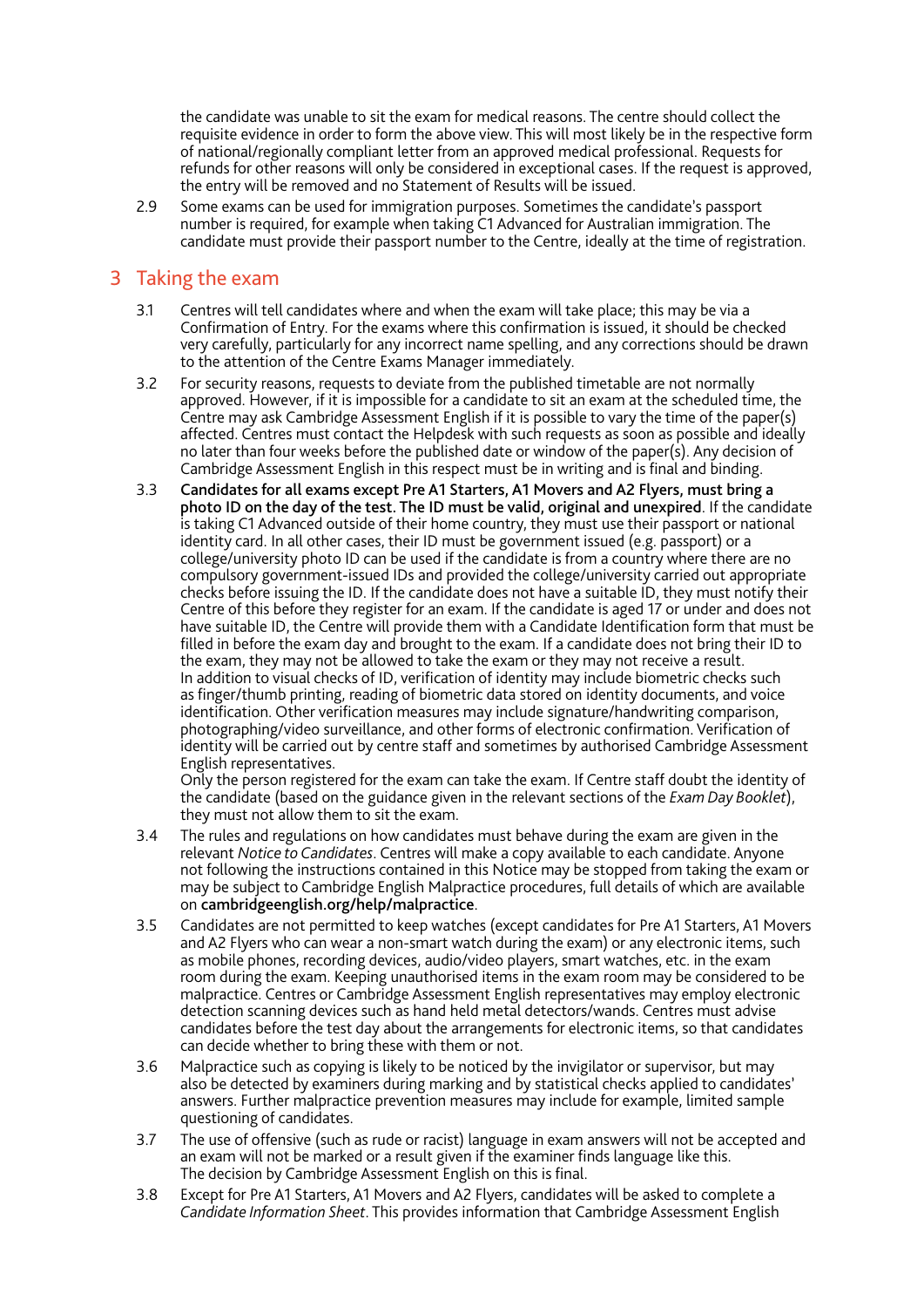uses as part of its research programme to improve the quality of the exams. The information provided is treated anonymously and is strictly confidential.

- 3.9 Candidates may also be required to take a short written Anchor Test. This provides information that Cambridge Assessment English uses as part of its quality control programme. Candidates' performance in the Anchor Test will not affect their exam results.
- 3.10 Test day photos are mandatory for B2 First, C1 Advanced and C2 Proficiency exams and are one of the methods for checking identity. By entering for one of these exams, a candidate, or their parent or guardian, acknowledges that a test day photo is required. If no photo is taken, the candidate may not be allowed to take the exam. Cambridge Assessment English reserves the right to withhold results if no photo is taken.

For C1 Advanced, if the candidate has a passport or national ID, their ID number will also be added to the Cambridge Assessment English verification site where candidates can share their results with recognising organisations. Cambridge Assessment English will also use the photo and passport/ID number for malpractice checks.

If the candidate wants to use their C1 Advanced result for immigration purposes, they must tell their Centre.

If the candidate is taking C1 Advanced in Asia, Africa or Australasia, Cambridge Assessment English will not issue a result if a suitable test day photo is not uploaded into their systems. If the candidate's photo is uploaded after the deadline, their result will be delayed.

On the test day, if the candidate, or their parent or guardian, asks for the photo not to be taken, the candidate might not be allowed to take the exam; the candidate's result might be cancelled; or the options for using the result may be limited because there is no photo on the Cambridge Assessment English verification site.

The list of exams where a test day photo is mandatory is subject to change. Centres will notify candidates about procedures accordingly.

If candidates for the A2 Key, B1 Preliminary, B1 Business Preliminary, B2 Business Vantage and C1 Business Higher exams would like a test day photo, candidates must tell Centres at the time of registration, so the Centre can offer a test day photo service.

The photo will only be visible on the Results Verification Service website [cambridgeenglish.](http://verifier.cambridgeenglish.org/) [org/v](http://verifier.cambridgeenglish.org/)erifiers, and candidates choose who can view it by sharing their result via the Cambridge Assessment English Candidate website or by sharing their Candidate Reference Number directly with their chosen institution.

Taking photos of or filming candidates, for any purpose, is not permitted during any exams.

- 3.11 Cambridge English exams are marked by qualified examiners who are subject to a rigorous training and monitoring programme. Part of the monitoring of Speaking Examiners may involve audio-recording of selected live interviews. Centres will provide the equipment in order to record the interviews and also upload the files (e.g. mp3 and pdf of the mark sheet). Candidates should, therefore, be made aware that their Speaking test may be recorded and that a Team Leader may also sit in on a Speaking test to monitor the Speaking Examiners. Cambridge Assessment English may also record the Speaking test as part of their quality control procedures
- 3.12 Cambridge Assessment English regularly monitors its Centres to ensure that they are administering exams according to its strict regulations and to check quality of service. Centre staff are expected to act in a polite and professional manner towards visiting Cambridge Assessment English representatives, such as Inspectors. Most inspections are unannounced and can be carried out at any venue used by a Centre to administer Cambridge English exams. Cambridge Assessment English monitors its Inspectors regularly and a Centre might be visited by an Inspector and a monitoring Inspector who is observing the Inspector's work. Inspectors may carry out additional ID checks. Mystery shopping may be used to check quality of service or compliance with regulations.
- 3.13 Only the candidates, supervisor, invigilators and authorised Cambridge Assessment English representatives, are permitted to be in the exam during the written components of the exam. During the Speaking test, only the candidates, Speaking Examiners and those authorised to monitor Speaking Examiners are permitted in the exam room with the exception of C1 Advanced where authorised Cambridge Assessment English representatives are also allowed in the exam room.
- 3.14 If there is any problem which might affect the performance of a candidate during the exam, this must be reported to the Centre on the day of the exam. If appropriate, the Centre Exams Manager will report it to Cambridge Assessment English. **Special Consideration** may be given in such instances and, where appropriate, the marks of affected candidates are adjusted to take the adverse circumstances into account. Where candidates have been given Special Consideration in this way but have still failed the exam, Centres will be informed. Special Consideration cannot be given once results have been released.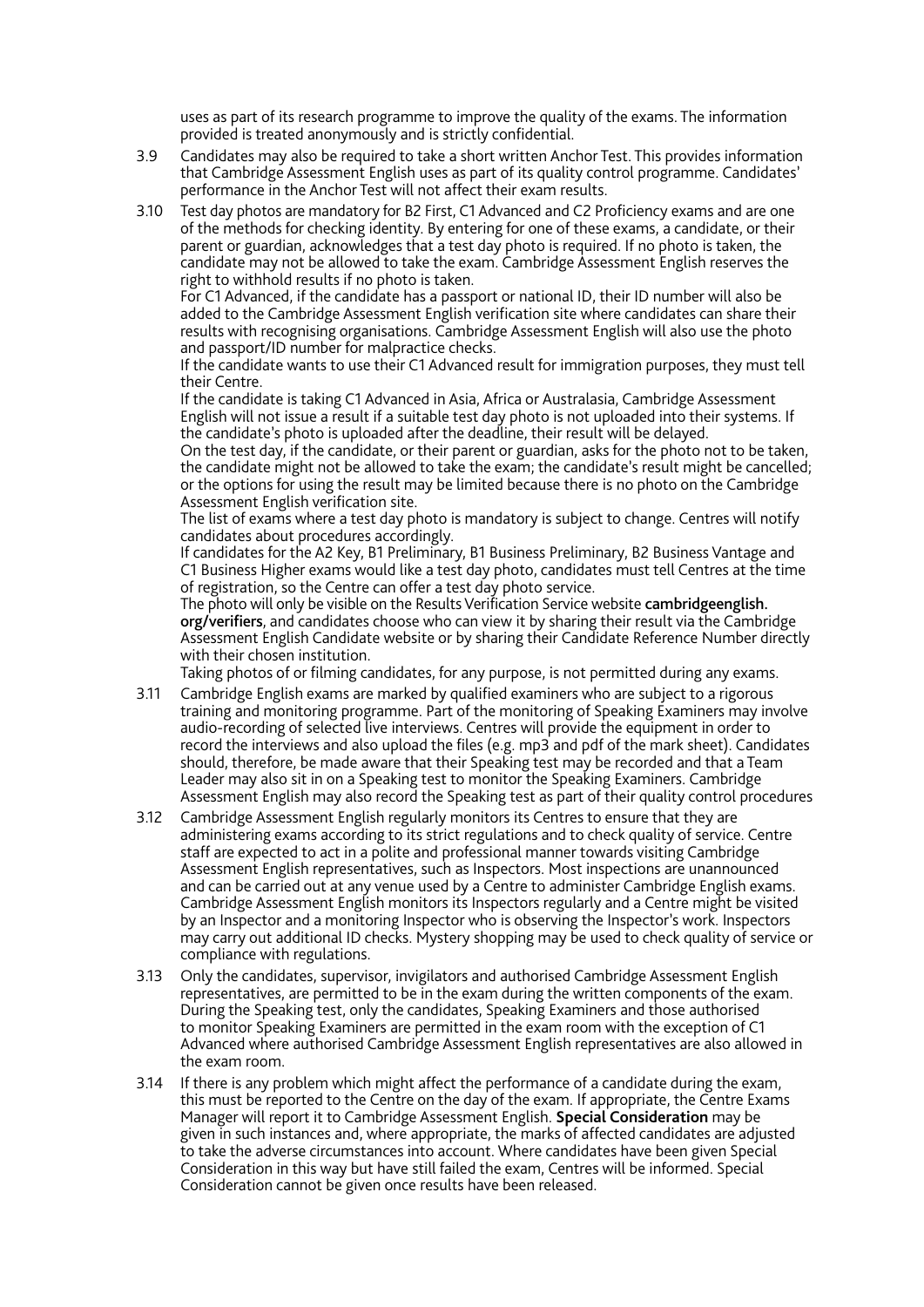# 4 After the exam

- 4.1 Cambridge Assessment English cannot be held responsible for the loss of exam scripts or materials while in transit from the Centre and/or its venues to Cambridge.
- 4.2 Cambridge Assessment English values the integrity and reliability of its exams and therefore has strategies, such as statistical analysis, that counter attempts at cheating and other forms of malpractice. The investigation of suspected malpractice cases may delay results. Candidates will not receive a result if they are found to have been involved in malpractice or where Cambridge Assessment English do not consider their scores to be reliable indicators of their ability. Cambridge Assessment English reserves the right to cancel exam results for the entire exam if it considers their rules and regulations were breached for any of the components and/ or the scores are not valid due to malpractice. Candidates have the right to appeal, via their Centre Exams Manager, against any decision relating to malpractice. Details of the Cambridge Assessment English Appeals Procedure are also available on [cambridgeenglish.org/help/](http://cambridgeenglish.org/help/enquiries-and-appeals) [enquiries-and-appeals](http://cambridgeenglish.org/help/enquiries-and-appeals).
- 4.3 Results are issued as soon as possible after the exam. For some exams the results will be available from the Cambridge Assessment English Candidate Website by the date specified. Candidates need to register for access to this site. The Centre will provide the candidates with the registration details, usually via the Confirmation of Entry. For all exams the results will be released to the Centre who will forward the information on to the candidate when the result is not released on the Results Service website, or when the candidate has problems using that service.
- 4.4 For most exams, candidates receive a Statement of Results which contains information on their score on the Cambridge English Scale for each of the four skills as well as their overall score, their grade for the overall exam and their CEFR level for the overall exam. Individual paper performance is not given to those candidates with grade X (absent from part of the exam), grade Z (absent from all of the exam), or PENDING (result to follow).
- 4.5 If a school or candidate believes that an incorrect result has been awarded, their Centre may submit a Results Enquiry. The Centre Exams Manager will advise on the fee for this service and the dates by which all such requests must be received. It is extremely rare for such enquiries to lead to a change in the result for the following reasons: the majority of papers in Cambridge English exams are, at the time of initial marking, either machine marked, or clerically marked and checked; examiner-marked papers are marked only after intensive training of examiners; and all examiners are monitored throughout the marking period.
- 4.6 If a school or candidate is dissatisfied with the outcome of a Results Enquiry, their Centre may submit an Appeal. The Centre Exams Manager will be able to advise on fees for this service and the dates by which Appeals should be received.
- 4.7 The result of either a Results Enquiry or an Appeal may be a higher grade, a lower grade, or no grade change. Full details of the Results Enquiry and the Appeals procedures are available on [cambridgeenglish.org/help/enquiries-and-appeals](http://cambridgeenglish.org/help/enquiries-and-appeals).
- 4.8 It should be noted that an enquiry about the accuracy of a result is not the same as a request for feedback on the performance of a candidate (e.g. 'Where did he or she go wrong?'). Information about a candidate's performance in individual papers is limited to what is contained in the Statement of Results. No further information will be given to candidates, schools or Centres. Under no circumstances will Cambridge Assessment English return work done by candidates. Statements of Results are continually reviewed and revised in order to provide the most useful information about candidate performance that can be deduced from a single exam.
- 4.9 Cambridge Assessment English may amend the result information under exceptional circumstances. Amendments to the results originally awarded may be due (rarely) to correction following an enquiry about a result, or (even more rarely) to the need to adjust marks for a particular paper following one of Cambridge English post-exam quality checking procedures. Cambridge Assessment English reserves the right to cancel exam results for the entire exam if it considers the scores for any part of the exam are not valid.
- 4.10 Cambridge Assessment English reserves the right not to issue results for those candidates where a test day photo is required and was not taken.
- 4.11 Cambridge Assessment English certificates are important documents containing a number of security features in order to make it difficult for them to be forged or copied. Certificates are issued through the Centre to candidates with passing grades. For paper-based exams this is approximately 3-4 weeks after the results are released. For computer-based exams this is approximately 2-3 weeks after the results are released. Centres must distribute certificates to candidates as soon as possible after receiving them. Because of the value placed on certificates, Centre Exams Managers may require candidates to collect and sign for them in person. Unclaimed certificates can be destroyed after one year.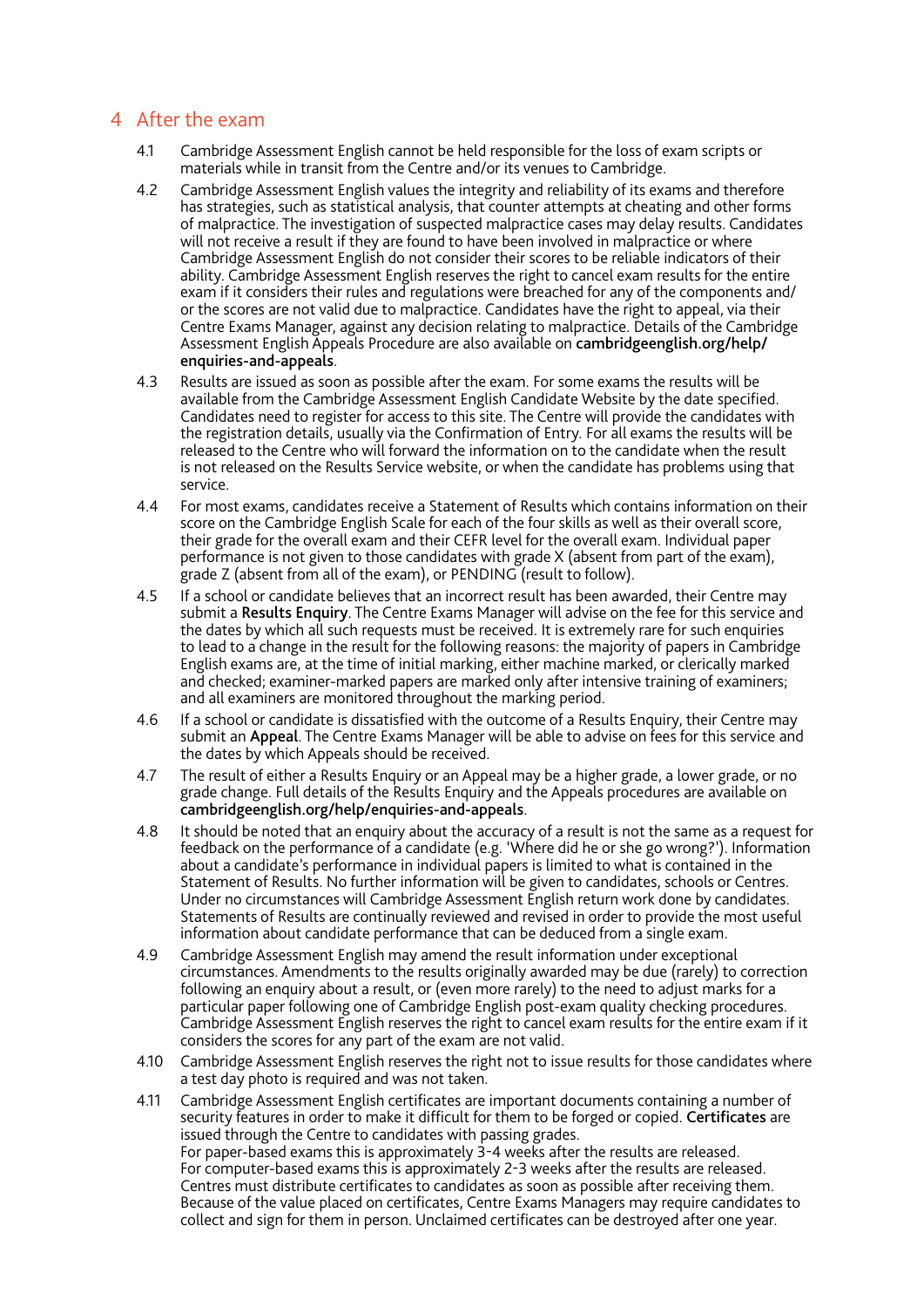- 4.12 Cambridge Assessment English can issue replacement certificates in cases where a certificate has been printed with an incorrect candidate name, was lost in transit, or has been damaged. The time frame for replacing a certificate and the supporting evidence required will vary for each situation. Applications for a replacement should be made through the original Centre of entry, who can provide details on when a certificate can be replaced and any fees that may be applicable.
- 4.13 Certificates are issued in the name of the candidate at the time the award was made. Name amendments are only allowed under certain circumstances, see [cambridgeenglish.org](http://cambridgeenglish.org) or contact your Centre for more details. A fee may be charged for name amendments requested after certificates have been issued. A request for a name amendment received more than two years after the original certificates were issued may not be accepted. Instead the candidate can apply for a Certifying Statement. Please note that an additional fee is payable for this service.
- 4.14 A candidate who has lost a certificate may apply for a Certifying Statement, for which a fee is payable. See [cambridgeenglish.org](http://www.cambridgeenglish.org) for more information. Certifying Statements are not available for Pre A1 Starters, A1 Movers or A2 Flyers but replacement certificates are available for a fee within 5 years of the date of issue. These candidates can contact the Centre for more information.

# 5 Copyright

- 5.1 Cambridge Assessment English holds the copyright on all question papers and exam material. Question papers and exam material must be treated as confidential and must not be taken from the exam room by candidates, or used for teaching purposes, or reproduced in whole or in part without permission in writing from Cambridge Assessment English.
- 5.2 Cambridge Assessment English does not allow candidates, schools or Centres to view candidates' answers or any other work done as part of an exam.
- 5.3 Cambridge Assessment English will not return any work candidates produce in the exam to candidates, schools or Centres.

## 6 Data protection

Cambridge Assessment English takes the protection of personal data seriously and complies with the Data Protection Act 2018, the General Data Protection Regulation 2016/679 (as amended) and all applicable laws and regulations relating to the processing of personal data and privacy.

Cambridge Assessment English will not use the candidate's personal data for any purpose other than as described below.

Cambridge Assessment English will store the candidate's information securely for a limited period of time, except with regard to information which may be needed later to confirm and verify results, which Cambridge Assessment English will keep for an extended time.

Cambridge Assessment English will use the candidate's information for the following legitimate business purposes:

- I. In administering the exam, including processing exam entries and results, marking exam scripts, issuing certificates, processing enquiries about results and investigating cases of malpractice.
- II. To carry out quality control and research, standards setting and other activities that are related to the business of delivering qualifications and which are aimed at ensuring the delivery, as well as the integrity, of Cambridge English exams and the protection of candidates.
- III. To notify the Centre, and if applicable the school which prepares the candidate for the exam, of the candidate's results as well as notifying any other third party to whom the candidate expressly requests Cambridge Assessment English releases their results.
- IV. To notify the candidate from time to time of other Cambridge products and services, although if Cambridge Assessment English contacts the candidate in this regard they will be given the choice to request not to be contacted again. Cambridge Assessment English may also share the candidate's personal data with other parts of the University of Cambridge.
- V. To comply with applicable law or a court order or governmental regulation, including immigration laws and procedures, or for the purpose of any criminal or other legal investigation or proceeding here or abroad.

Cambridge Assessment English may use anonymised data (that is data that does not identify a candidate) and pseudonymised data (that is data that is anonymous to the people who receive it) for research purposes, and Cambridge Assessment English may share that data with third parties for research purposes. The third party recipients of this data are required to abide by strict data protection principles in their handling of the data and are also bound by a duty of confidentiality.